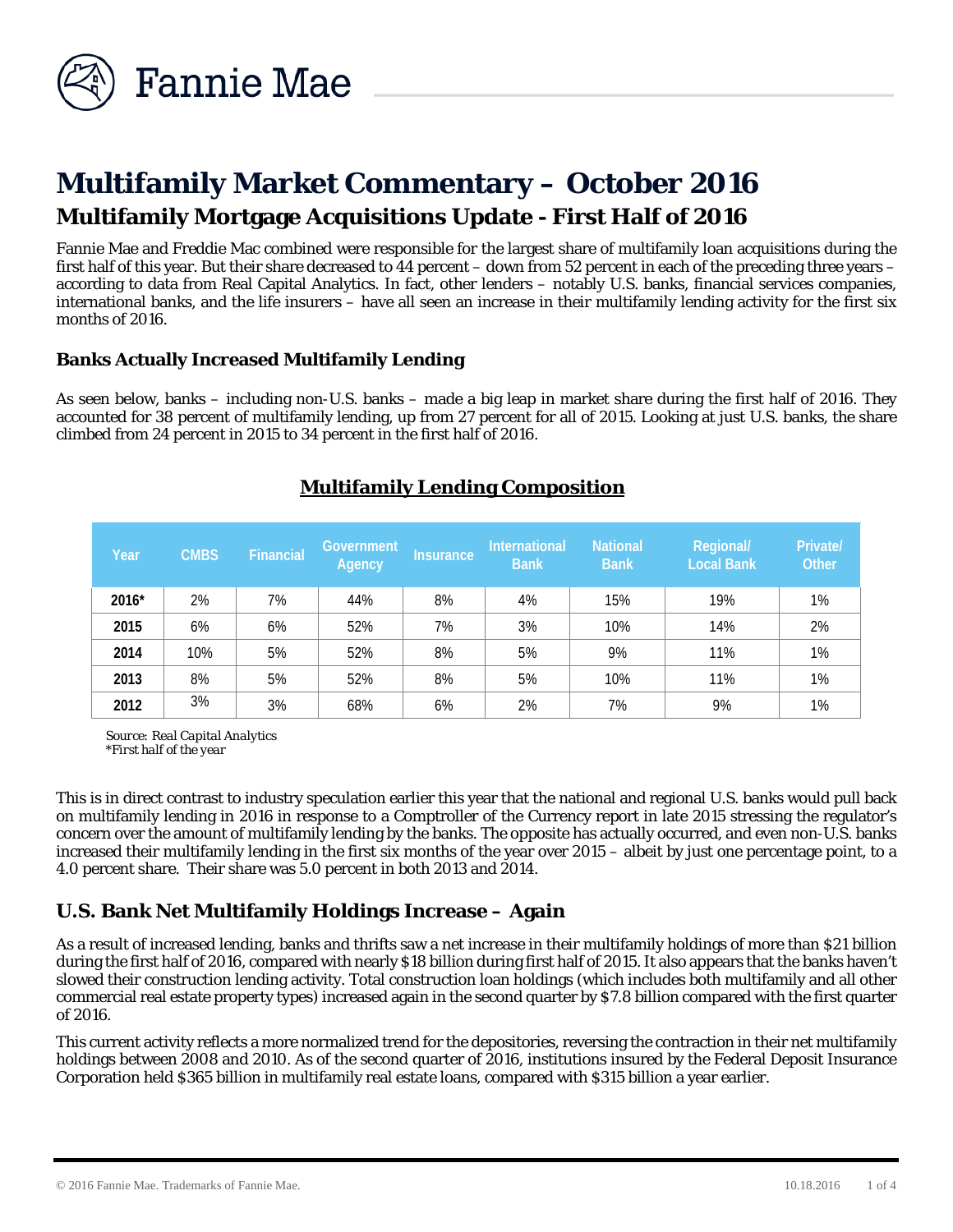

## **FDIC-Insured Institutions: Quarterly Changes in Multifamily Loan Holdings**



*Source: FDIC*

#### **Multifamily CMBS Taking a Back Seat**

It seems as though the banks – and especially the regional and local banks – have stepped in to fill the void left by the commercial mortgage-backed securities (CMBS) conduits. As seen in the table on the prior page, the share of CMBS multifamily lending has declined over the past few years. The CMBS conduits have struggled to maintain market share since reaching a post-recession peak of 10 percent in 2014. Their share plummeted to just 2.0 percent during the first half of 2016, as seen in the table on page 1. Interestingly, their multifamily loan profile appears to be somewhat conservative, with an average loan-to-value (LTV) ratio of just 55 percent – the lowest LTV of all the lenders, according to Real Capital Analytics data.

## **Record Year Looming for Life Insurers**

Lending data for the first half of 2016 from the American Council of Life Insurers suggest that life insurers are on track to repeat – if not surpass – last year's \$15.3 billion in multifamily commitments. That was their second highest annual level of multifamily commitments, following \$16.5 billion in 2013. If the current level of activity continues into the second half of the year, then 2016 could be the biggest year yet for life insurer multifamily commitments.



## **Life Insurers: Loans Committed for Apartments**

*Source: ACLI, Commercial Mortgage Commitments (CMC)*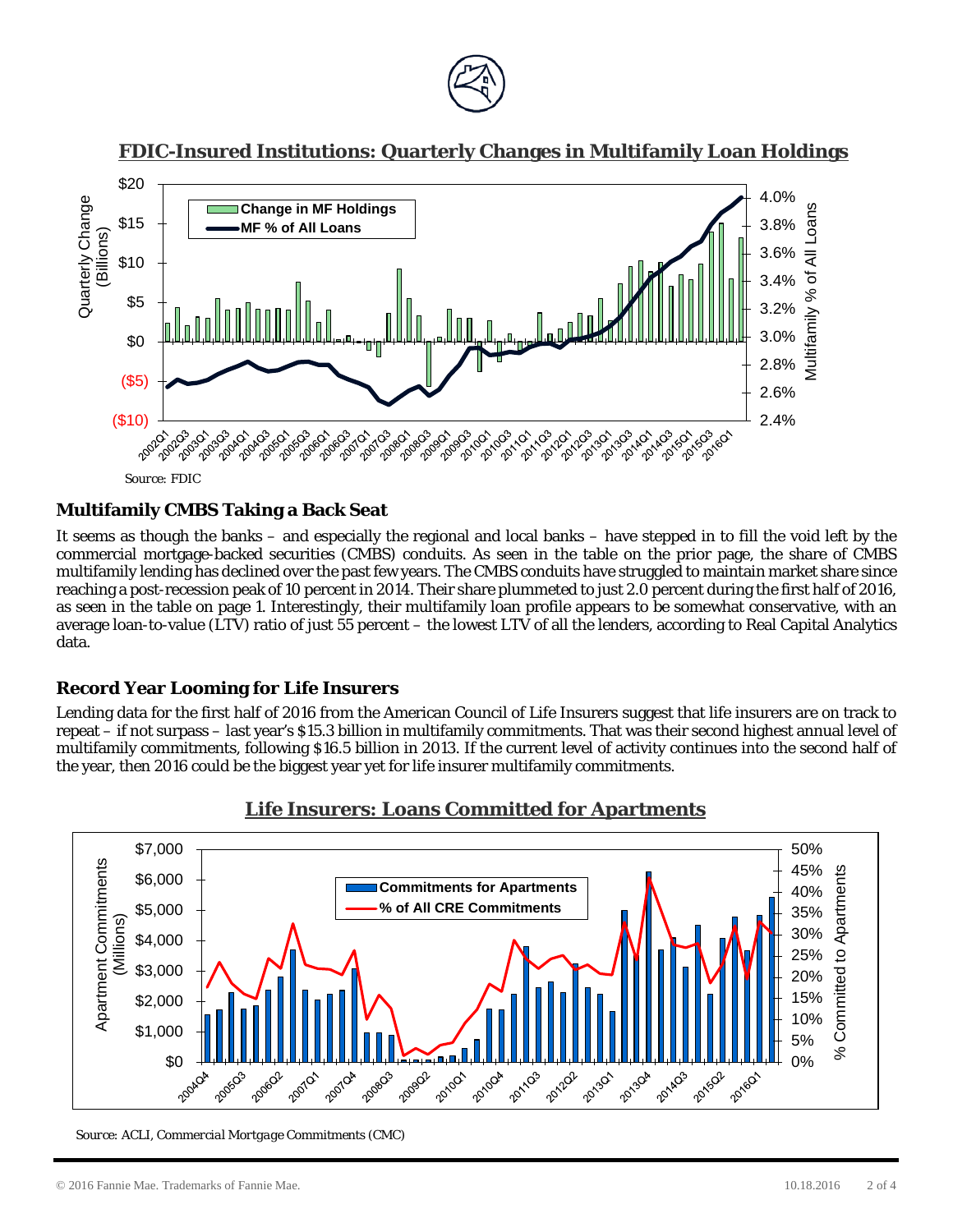

# **Ginnie Mae Multifamily Activity Slowing Down**

Ginnie Mae is not usually considered a primary competitor in the institutional investor multifamily debt sector, because it does not buy or sell multifamily mortgage loans or issue mortgage-backed securities. Instead, this federal government corporation guarantees investors the timely payment of principal and interest on its mortgage-backed securities backed by federally insured or guaranteed loans – primarily loans insured by the Federal Housing Administration or guaranteed by the Department of Veterans Affairs.

Last year, Ginnie Mae guaranteed \$18.5 billion in multifamily mortgage-backed securities, which was down from a peak of \$24.1 billion in 2013. In the first nine months of 2016, it guaranteed just \$12 billion in multifamily securities. At this current pace, Ginnie Mae is on track to potentially guarantee about \$16 billion in securities this year, a level not seen since 2011.



# **Ginnie Mae Multifamily Activity 2006 – 3Q2016**

# **Another Big Year for Multifamily**

Sales of apartment properties valued at \$2.5 million or more totaled \$32.7 billion in the second quarter of 2016 – down slightly from \$39.3 billion in the first quarter, according to Real Capital Analytics. That brought the total to \$72 billion for the first half of 2016 – a 37 percent increase over the first half of 2015. While activity dipped in the second quarter, it was still up a respectable 5.0 percent year-over-year. The sales volume of other commercial real estate property types, by comparison, declined in the first half of 2016 year-over-year.

The first six months of the year clearly indicate that 2016 could be another record year for multifamily lending – even as Fannie Mae and Freddie Mac see a smaller market share and Ginnie Mae's multifamily activity slows. Life insurers seem to be increasing their multifamily lending, but at the same time appear to be choosing their metros a bit more carefully. And, defying expectations, banks and thrifts increased their lending during the second quarter. The conduits remain subdued and that is not expected to change significantly over the remainder of the year.

Low interest rates, healthy growth in renter households, and solid demographic trends are expected to contribute to ongoing strength in the multifamily sector in 2016. As long as mortgage investors remain comfortable with future multifamily trends, the sector appears to be on track for another strong year.